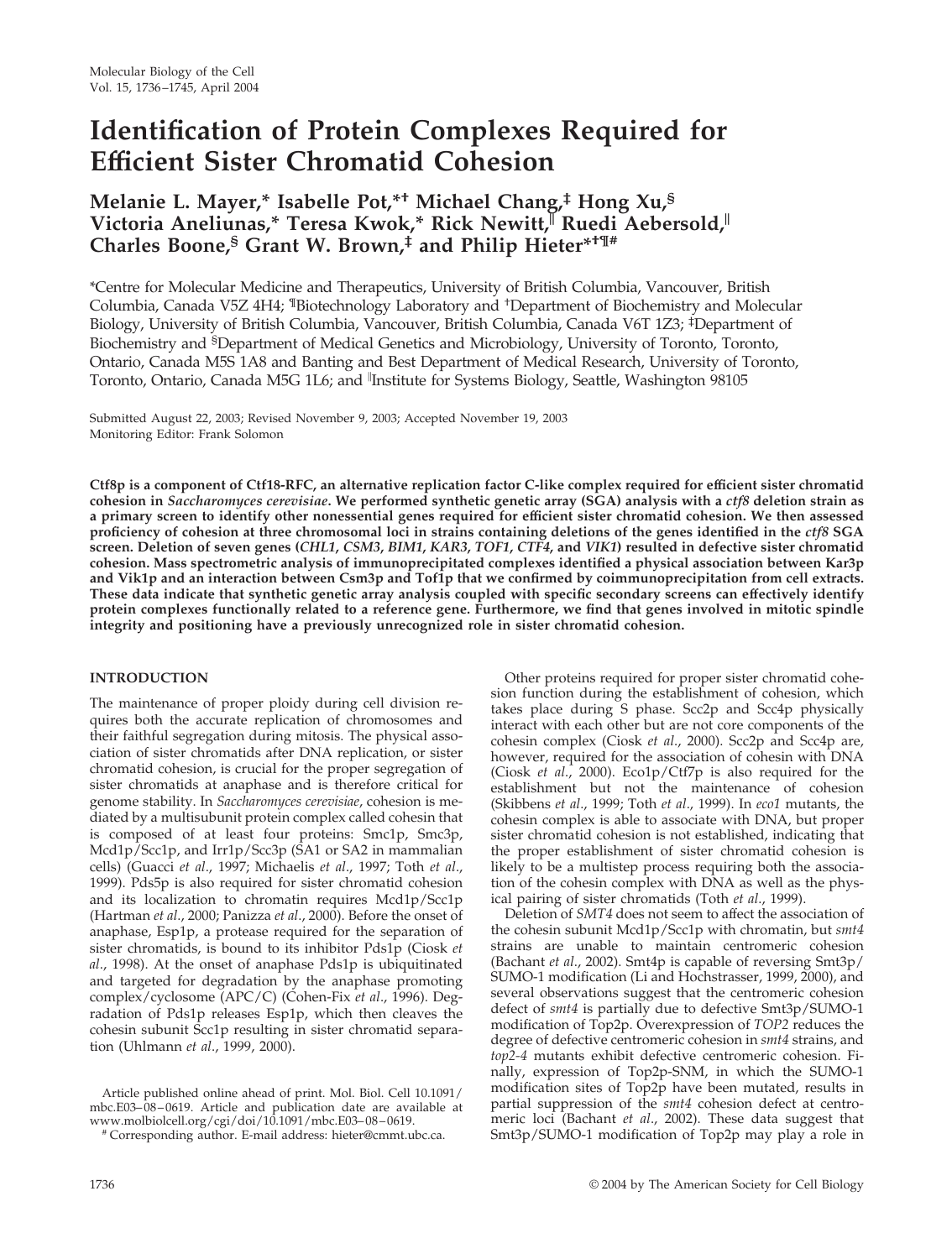establishing a modified chromosome structure or localized catenations that are required for efficient centromeric cohesion.

Many other observations have highlighted the important role that the DNA replication machinery plays in sister chromatid cohesion. Overexpression of *POL30*, which encodes the DNA polymerase processivity factor PCNA, rescues the temperature sensitivity of a *ctf7-203* allele (Skibbens *et al*., 1999). Ctf4p, which is required for efficient sister chromatid cohesion (Hanna *et al*., 2001), binds specifically to DNA polymerase (Miles and Formosa, 1992a,b). *ctf4* also exhibits genetic interactions with *cdc17-1* (which encodes DNA polymerase  $\alpha$ ) and is synthetically lethal with  $rfc1/$ *cdc44*, a component of the replication factor C (RFC) complex (Formosa and Nittis, 1999; Budd and Campbell, 2000). An additional link between DNA replication and the establishment of sister chromatid cohesion came with the discovery and analysis of Trf4p and Trf5p, redundant homologues that encode the nuclear DNA polymerase  $\sigma$ . Deletion of *TRF4* results in a sister chromatid cohesion defect (Wang *et al*., 2000).

Finally, components of Ctf18-RFC, an alternative RFC complex composed of Rfc2p, Rfc3p, Rfc4p, Rfc5p, Ctf18p, Ctf8p, and Dcc1p, are required for proper sister chromatid cohesion (Hanna *et al*., 2001; Mayer *et al*., 2001; Naiki *et al*., 2001). Because one function of the canonical RFC complex (composed of Rfc1p, Rfc2p, Rfc3p, Rfc4p, and Rfc5p) is to initiate a switch from DNA polymerase  $\alpha$  to DNA polymerase  $\delta$  during lagging strand DNA synthesis (reviewed in Waga and Stillman, 1998), these data suggest a model whereby Ctf18-RFC functions to initiate a polymerase switch to DNA polymerase  $\sigma$  during DNA replication, which would be required for the efficient establishment of sister chromatid cohesion. The human Ctf8, Ctf18, and Dcc1 proteins were recently shown to interact with the p36, p37, p38, and p40 subunits of RFC, indicating that the Ctf18–RFC complex exists in human cells (Bermudez *et al*., 2003; Merkle *et al*., 2003). In addition, hCtf18 coimmunoprecipitated PCNA, and the seven-member hCtf18-RFC was shown to be able to load the PCNA clamp onto DNA in an ATP-dependent manner (Bermudez *et al*., 2003; Merkle *et al*., 2003).

To identify other genes required for sister chromatid cohesion, we performed synthetic genetic array (SGA) analysis to isolate genes that, when deleted, result in synthetic fitness defects in combination with a deletion of *CTF8*. We then assessed sister chromatid cohesion in strains carrying a deletion in genes found to be synthetically sick or lethal with *ctf8*. Here we report that deletion of *VIK1*, *CTF4*, *CSM3*, *KAR3*, *TOF1*, *CHL1*, or *BIM1* results in inefficient sister chromatid cohesion. Using mass spectrometric analysis of immunoprecipitated complexes, we find that Vik1p and Kar3p, and Csm3p and Tof1p, physically interact in vivo. These data indicate that SGA analysis of a reference gene can be used to identify functionally relevant protein complexes. Of particular significance, we find that genes involved in mitotic spindle integrity and positioning are required for efficient sister chromatid cohesion. Thus, these pathways make previously uncharacterized contributions to accurate chromosome segregation via their effects on sister chromatid cohesion.

#### **MATERIALS AND METHODS**

#### *Synthetic Genetic Array Analysis*

SGA analysis was carried out as described previously (Tong *et al.*, 2001).<br>Briefly, a starting strain containing *ctf8*Δ (MATα *ctf8*Δ::natR Briefly, a starting strain containing *ctf8∆ (MATα ctf8∆::natR*<br>*can∆1::MFA1pr-HIS3-MFα1pr-LEU2 his3∆1 leu2∆0 lys2∆0 ura3∆0 met15∆0)* 

was mated to the yeast genome deletion set (MATa *his31 leu20 met150 ura30* with [*nonessential orf]::kanMX6*). Diploids were sporulated and the resulting haploids were grown on selective plates to identify viable gene deletions that show synthetic genetic interactions with *ctf8*. Genetic interactions were confirmed by tetrad analysis on YPD.

#### *Assessing Sister Chromatid Cohesion*

Tet repressor-GFP/Tet operator repeat strains were as follows: wild-type (YPH1477, MATa *ade2-1 trp1-1 can1-100 his3-11*,*15 leu2::LEU2-TetR-GFP ura3::3xURA3-TetO112 PDS1-13Myc:TRP1*; Mayer *et al*., 2001), *chl1* (YPH1614, YPH1615), *vik1* (YPH1616, YPH1617), *csm3* (YPH1618, YPH1619), *bim1* (YPH1620, YPH1621), *tof1* (YPH1622, YPH1623), *kar3* (YPH1624, YPH1625), and *top1* (YPH1626, YPH1627) strains were grown logarithmically in YPD and diluted to  $OD_{600} = 0.150$  before arresting in  $G2/M$  with 15  $\mu$ g/ml nocodazole (Sigma-Aldrich, St. Louis, MO) or in G1 with 5  $\mu$ g/ml alpha factor (Diagnostic Chemicals Limited, Charlottetown, Prince Edward Island, Canada) for 3 h at 25°C. Cells were fixed with an equal volume of fresh 4% paraformaldehyde for 10 min at room temperature,<br>washed once with SK (1M sorbitol, 0.05 M K<sub>2</sub>PO<sub>4</sub>), and resuspended in SK for cohesion assessment.

Lac repressor-GFP/Lac operator repeat strains were as follows: wild-type (Y819, MATa *ade2-1 trp1-1::LacO-TRP1-LEU2 can1-100 his3-11*,*15::LacI-GFP-HIS3 leu2–3112 ura3-1*; Sanchez *et al*., 1999), *chl1* (YPH1628, YPH1629), *vik1* (YPH1630, YPH1631), *csm3* (YPH1632, YPH1633), *bim1* (YPH1634, YPH1635), *tof1* (YPH1636, YPH1637), and *kar3* (YPH1638, YPH1639), or wild-type (YPH1444, MATa *ade2-101 trp1-1 can1-100 his3-11*,*15::LacI-GFP(pAFS144*, *thermostable)-HIS3 leu2-3112 ura3-1 CEN15(1.8kb)-LacO-URA3*; Goshima and Yanagida, 2000, and references therein), *chl1* (YPH1640, YPH1641), *vik1* (YPH1642, YPH1643), *csm3* (YPH1644, YPH1645), *bim1* (YPH1646, YPH1647), *tof1* (YPH1648, YPH1649), and *kar3* (YPH1650, YPH1651) strains were grown logarithmically in YPD at 25°C and then collected by centrifugation and resuspended in synthetic complete media lacking histidine and containing 40 mM 3-aminotriazole (Sigma-Aldrich). Cells were grown in this media for 90 min at 25°C to induce the Lac repressor-GFP fusion protein that was expressed from the HIS3 promoter. These cells were then collected by centrifugation, resuspended in YPD, and arrested in G2/M with nocodazole or in G1 with alpha factor for 3 h at 25°C. Cells were processed as described above, and the number of GFP signals in each cell was scored.

#### *Epitope Tagging and Immunoprecipitations*

C-terminal epitope tagging of proteins at their endogenous loci was performed as described previously (Longtine *et al*., 1998). All tagged strains are derived from YPH1652 (MATa *ade2-101 trp163 hi3200 leu21 ura3-52 lys2- 801*). For mass spectrometric analysis of immunoprecipitated complexes, immunoprecipitations of YPH1653 (MATa *CHL1–13Myc:TRP1), YPH1654 (MATa CSM3–13Myc:TRP1*), YPH1655 (MATa *VIK1-13Myc:TRP1*) and YPH1652 (untagged control) were performed as described previously (Lamb *et al*., 1994) from 500 to 700 mg of protein extract. For coimmunoprecipitation experiments, immunoprecipitations of YPH1656 (MATa *TOF1-3HA:kanMX6*), YPH1657 (MATa *TOF1-3HA:kanMX6 CSM3-13Myc:TRP1*), YPH1658 (MATa *TOP1-3HA:kanMX6*), YPH1659 (MATa *TOP1-3HA:kanMX6 CSM3-13Myc: TRP1*), YPH1654 (MATa *CSM3-13Myc:TRP1*), YPH1660 (MATa *TOF1-3HA: kanMX6 TOP1-13Myc:HIS3MX6*), YPH1661 (MATa *TOP1-13Myc:HIS3MX6*), and YPH1652 (untagged control) were performed as described previously (Tyers *et al*., 1992; Measday *et al*., 2002). Briefly, cells were lysed in 50 mM Tris-HCl pH 7.5, 250 mM NaCl, 5 mM EDTA, 1 mM dithiothreitol, and 0.1% NP-40 buffer containing protease inhibitors, and equal amounts of protein (at least 4 mg) were immunoprecipitated using anti-hemagglutinin (HA) or anti-Myc conjugated beads (Covance, Princeton, NJ). Forty micrograms of total lysate and 15% of the immunoprecipitated fractions were loaded on SDS-PAGE gels, and tagged proteins were detected on Western blots with anti-HA (12CA5) or anti-Myc (9E10) antibodies (Roche Diagnostics, Indianapolis, IN).

#### *Pds1 Assay*

Green fluorescent protein (GFP) and Pds1-13Myc were detected by indirect immunofluorescence in nocodazole arrested, paraformaldehyde fixed cells by using anti-GFP (AbCam) and anti-Myc (Roche Diagnostics) antibodies, respectively. The presence or absence of Pds1-13Myc signal in cells containing two separated GFP dots was assessed. At least 20 two-dot cells were examined for each strain.

#### *Mass Spectrometry Analysis*

The proteins contained in silver-stained bands were analyzed by capillary chromatography, electrospray ionization tandem mass spectrometry (LC-MS/MS) essentially as described previously (Gygi *et al*., 2000). Silver stained bands were excised and the proteins therein were trypsinized in situ. The generated peptide fragments were extracted and analyzed by LC-MS/MS by using an LCQ Classic ion trap mass spectrometer (Thermo Finnigan, San Jose, CA) equipped with an in-house microelectrospray ionization source. Needle voltage was set at 2 kV. Ion signals above a predetermined threshold automatically triggered the instrument to switch from MS to MS/MS mode for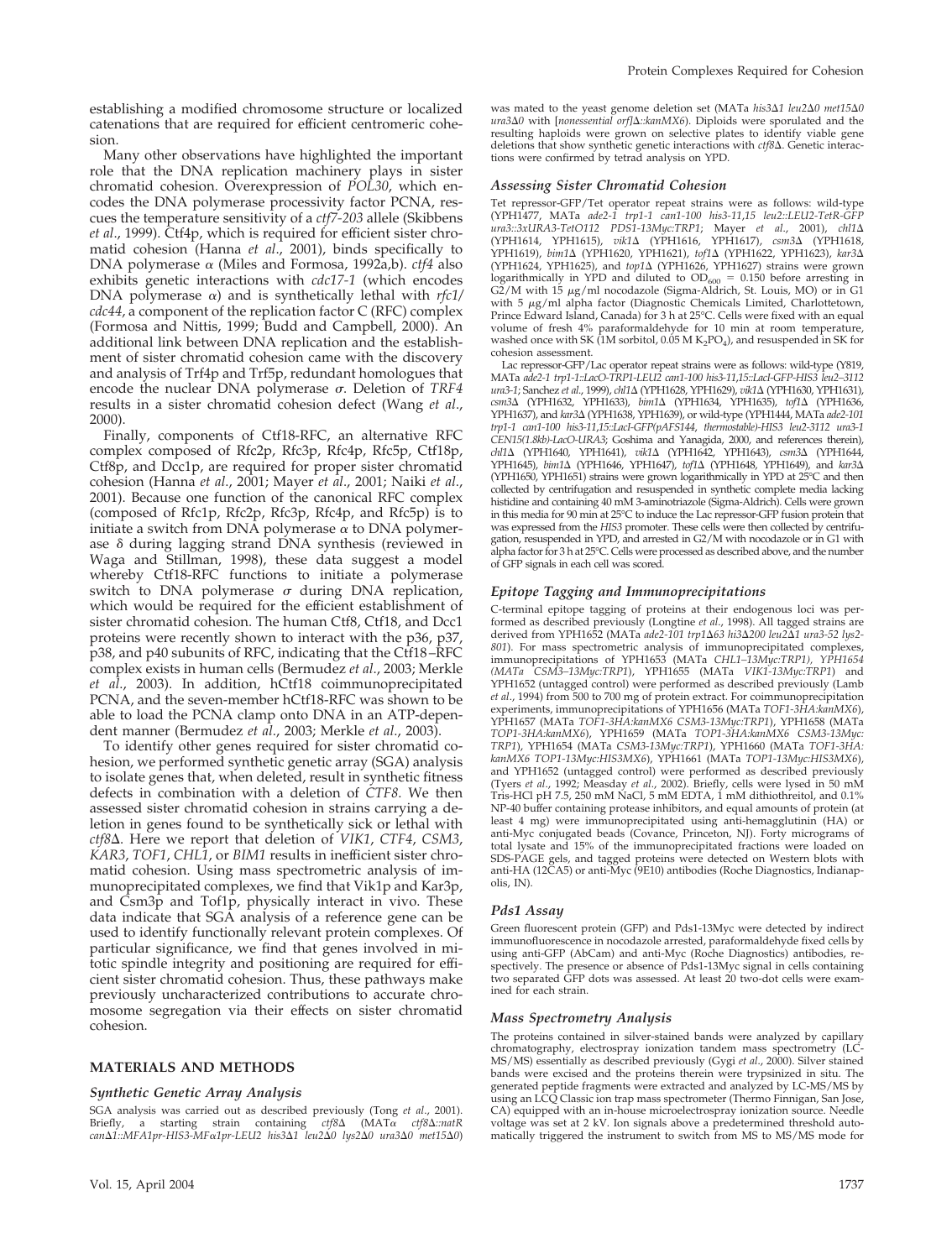generating collision-induced dissociated spectra (data-dependent MS/MS). The generated collision-induced dissociated spectra were searched against the whole genome yeast sequence database using the computer algorithm SE-QUEST (Eng *et al*., 1994).

## **RESULTS**

#### *Genome-wide Synthetic Genetic Interaction Screen with ctf8*

Previously, we have shown that a deletion of *CTF8* is synthetically lethal with mutations in genes required for sister chromatid cohesion including *smc3-42*, *scc1-73*, and *scc2-4* (Mayer *et al*., 2001). In contrast, deletion of *CTF8* is not synthetically lethal with deletions of other nonessential components of the Ctf18-RFC complex including *ctf18* and *dcc1*. These data suggested that *CTF8* becomes essential when genes that function in cohesion pathways distinct from that of the Ctf18–RFC complex are impaired. They also suggested that a synthetic lethal screen could be used to identify other nonessential genes required for efficient sister chromatid cohesion. We performed a synthetic genetic interaction screen using an array containing the  $\sim$ 4600 viable haploid yeast open reading frame deletion mutants, as described previously (SGA analysis) (Tong *et al*., 2001). The SGA screen was repeated three times and 55 deletion mutants were identified that displayed synthetic growth defects with  $ctf8\Delta$  in at least two of the three screens (Table 1). Because *CTF4* is the only known nonessential gene required for efficient cohesion other than those in the Ctf18–RFC complex, isolation of *ctf4* $\Delta$  in the *ctf8* $\Delta$  SGA screen indicated that this approach was successful in identifying other genes required for efficient sister chromatid cohesion.

## *Assessing Sister Chromatid Cohesion in Mutants Synthetically Lethal with ctf8*

We first analyzed sister chromatid cohesion directly in the 55 mutants identified in the *ctf8* SGA screen (Table 1). To identify those genes required for efficient sister chromatid cohesion, we mated these mutants to a strain containing both a Tet repressor-GFP fusion and a Tet operator repeat located 35 kb from the centromere of chromosome V. The resulting diploids were sporulated and dissected, and two independent haploids containing the deletion of interest, as well as the Tet repressor-GFP fusion and the Tet operator repeats, were assayed for defective cohesion. Cells were grown logarithmically, arrested in G2/M with nocodazole for 3 h, fixed, and then scored to determine the number of GFP dots in each cell. *MAD1* and *MAD2* were excluded from this analysis because they encode mitotic checkpoint proteins required for proper G2/M arrest in response to nocodazole (Li and Murray, 1991). Four other genes (*BUD25*, *SMI1*, *GIM3*, and *SWI3*) were excluded from further analysis due to abnormal budding phenotypes or special growth requirements. The deletion of 10 genes ( $\gamma g l \bar{l} 68w \Delta$ ,  $\bar{b} i m \bar{l} \Delta$ ,  $cdh1\Delta$ ,  $ch11\Delta$ ,  $csm3\Delta$ ,  $ctf4\Delta$ ,  $kar3\Delta$ ,  $rp113b\Delta$ ,  $tof1\Delta$ , and  $vik1\Delta$ ) increased the percentage of nocodazole-arrested cells with two GFP dots to at least 15% (wild type was 10.7%), indicative of either defective sister chromatid cohesion or polyploidy in these cells (Table 1). Further analysis of *rpl13b* cells indicated that the high percentage of cells with two GFP signals in these strains was due to high levels of polyploidy, not defective sister chromatid cohesion. Because *CTF4* had previously been reported to be required for efficient sister chromatid cohesion (Hanna *et al*., 2001), we did not investigate the role of this gene in cohesion any further. We also did not pursue *CDH1* because it is a substrate specificity factor for the APC/C (Schwab *et al*., 1997; Visintin

**Table 1.** Synthetic genetic interactions with *ctf8* and initial sister chromatid cohesion analysis

| Systematic         | Gene              | Genetic<br>interaction | % Two GFP<br>dots: initial |
|--------------------|-------------------|------------------------|----------------------------|
| name               | name              | on YPD                 | analysis                   |
| YDR332W            |                   | No                     | 9                          |
| YGL168W            |                   | Sick                   | 18.5                       |
| YML095C-A          |                   | Sick                   | 9.8                        |
| YMR166C            |                   | No                     | 14.4                       |
| YDR375C            | BCS <sub>1</sub>  | No                     | 11.8                       |
| YER016W            | BIM1              | Lethal                 | 16.9                       |
| YER014C-A          | BUD <sub>25</sub> | No                     | Not done                   |
| YGL003C            | CDH1              | No germination         | 19                         |
| YPL008W            | CHL1              | Lethal                 | 27.4                       |
| YMR198W            | CIK1              | No                     | 7.3                        |
| YNL298W            | CLA4              | Sick                   | 8.1                        |
| YPR119W            | CLB <sub>2</sub>  | Sick                   | 9.2                        |
| YMR048W            | CSM3              | Lethal                 | 21.1                       |
| YPR135W            | CTF4              | Lethal                 | 31.7                       |
| YPL194W            | DDC1              | No                     | 11                         |
| YAL026C            | DRS <sub>2</sub>  | No                     | 10                         |
| YDR518W            | EUG1              | No                     | 10.5                       |
| YFL023W            | FYV11             | No                     | 8.6                        |
| YNL153C            | GIM <sub>3</sub>  | Sick                   | Not done                   |
| YEL003W            | GIM4              | Sick                   | 9.9                        |
| YDR225W            | HTA1              | Sick                   | 10                         |
| YNL106C            | INP <sub>52</sub> | No                     | 8.7                        |
| YPR141C            | KAR3              | Lethal                 | 16.5                       |
| YGL173C            | KEM1              | Sick                   | 14.2                       |
| YLR260W            | LCB5              | No                     | 8                          |
| YAL024C            | LTE <sub>1</sub>  | No                     | 8                          |
| YGL086W            | MAD1              | Sick                   | Not done                   |
| YJL030W            | MAD2              | Sick                   | Not done                   |
| <b>YIR021W</b>     | MRS1              | No                     | 10.2                       |
| YJR073C            | OPI3              | No                     | 12                         |
| YGR078C            | PAC <sub>10</sub> | Sick                   | 12.6                       |
| YNL264C            | PDR17             | No                     | 9.7                        |
| YGL153W            | PEX14             | No                     | 9.1                        |
| YDR329C            | PEX <sub>3</sub>  | No                     | 7.8                        |
| YNL329C            | PEX <sub>6</sub>  | No                     | 10.2                       |
| YGL167C            | PMR1              | Sick                   | 12.3                       |
| YKL113C<br>YLR039C | RAD27<br>RIC1     | No<br>No               | 14.7<br>12.3               |
| YMR142C            | RPL13B            | No germination         | 31                         |
| YGL244W            | RTF1              | Sick                   | 6.8                        |
| YHR154W            | RTT107            | No                     | 11.6                       |
| YMR272C            | SCS7              | No                     | 10                         |
| YLR268W            | SEC <sub>22</sub> | No                     | 13.6                       |
| YGL066W            | SGF73             | Sick                   | 11.7                       |
| YBL031W            | SHE1              | No                     | 12                         |
| YOR195W            | SLK19             | Sick                   | 10.2                       |
| <b>YGR229C</b>     | SMI1              | Sick                   | Not done                   |
| YLR452C            | SST <sub>2</sub>  | No                     | 9                          |
| YPL057C            | SUR1              | No                     | 8.3                        |
| YJL176C            | SWI3              | No                     | Not done                   |
| YNL273W            | TOF1              | Lethal                 | 15.1                       |
| YFR010W            | UBP6              | No                     | 6.3                        |
| YBR173C            | UMP1              | Sick                   | 9.4                        |
| YLR373C            | VID22             | No                     | 8.6                        |
| YPL253C            | VIK1              | Sick                   | 19.3                       |

*et al*., 1997). The increased percentage of *cdh1* cells with two GFP dots could be indicative of abrogated APC/C activity or high Clb2p levels in the cell, rather than a direct role of Cdh1p in cohesion. Finally, we did not pursue *ygl168w* because, upon further analysis, this mutant did not consistently exhibit at least 15% of cells with two GFP signals in the cohesion assay (our unpublished data). Therefore, this initial analysis identified six genes (*VIK1*, *CSM3*, *TOF1*,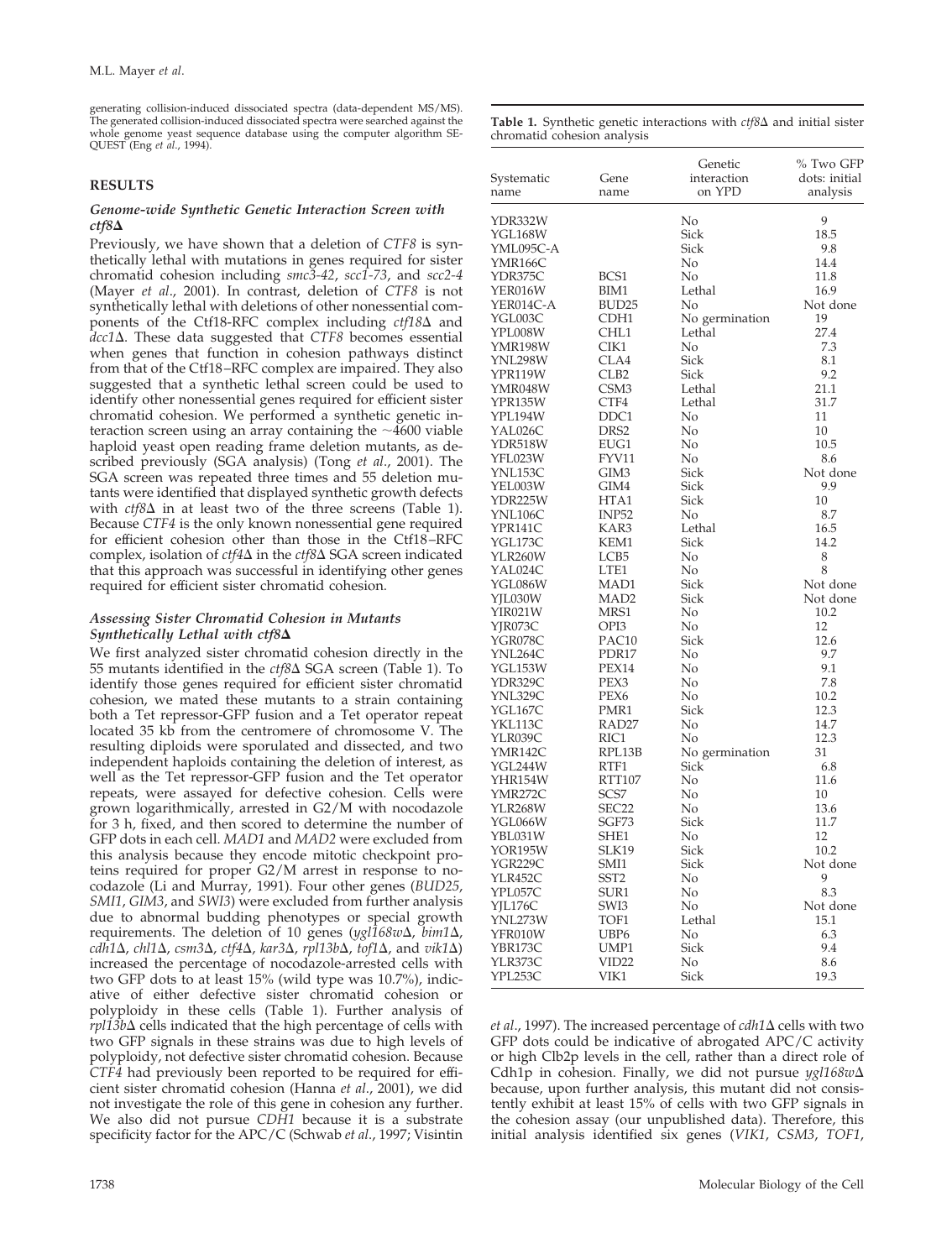



**Figure 1.** *CTF8* genetic interactions. (A) Results from SGA analysis with *ctf8* $\Delta$  presented as a genetic interaction map. Lines represent a confirmed synthetic sick interaction between the connected genes. Broken lines represent synthetic lethal interactions. Gene functions are indicated. Genes required for efficient sister chromatid cohesion are indicated in bold. (B) Examples of tetrad analyses for a synthetic lethal interaction ( $ctf8\Delta$  *bim*1 $\Delta$ ) and a synthetic sick interaction ( $ctf8\Delta$ *clb2*). Double mutants are indicated by the arrowheads.

*BIM1*, *KAR3*, and *CHL1*) with previously undescribed roles in sister chromatid cohesion.

#### *Confirmation of Genetic Interactions by Tetrad Analysis*

The synthetic genetic interactions between  $ctf8\Delta$  and the gene deletions identified in the SGA screen were confirmed by tetrad dissection. A  $ctf8\Delta$  strain was mated to a deletion of each gene identified in the SGA screen and the resulting diploid was sporulated and dissected on rich medium (YPD) (Figure 1B). Of the 55 mutants in the initial set, six mutants were lethal when combined with  $ctf8\Delta$  on YPD, and 18 mutants were sick when combined with *ctf8* on YPD (Table 1 and Figure 1A). Thus, 44% of the genetic interactions identified in the SGA screen were confirmed by tetrad analysis. The genetic interactions identified show an enrichment for genes involved in the spindle checkpoint, microtubule dynamics, chromosome segregation, and chromatin structure, consistent with the role of *CTF8* in sister chromatid cohesion. Of particular significance, the mutants that were synthetically lethal with  $\tilde{c}$  *tf8* $\Delta$ , namely, *chl1* $\Delta$ , *csm3* $\Delta$ , *tof1* $\Delta$ ,  $ctf4\Delta$ , *bim*1 $\Delta$ , and *kar*3 $\Delta$ , include six of the seven mutants that displayed defects in sister chromatid cohesion (Figure 1A). Thus, the severity of the fitness defect in the  $ctf8\Delta$  double mutants served as an excellent predictor of biological function. These data further suggest that cumulative defects in sister chromatid cohesion pathways are likely to result in lethality.

## *Analysis of Sister Chromatid Cohesion at a Locus 35 kb from CEN5*

We next proceeded with a detailed analysis of sister chromatid cohesion defects in the six novel cohesion mutants. Each gene was deleted in YPH1477, which contains a Tet repressor-GFP fusion as well as Tet operator repeats located 35 kb from the centromere of chromosome V, and the effect on sister chromatid cohesion at this arm locus was assayed. Strains containing each of the single gene deletions were grown logarithmically and arrested either in G2/M using nocodazole or in G1 using alpha mating factor for 3 h at 25°C. These cells were then fixed, and the number of GFP dots per cell was scored. Deletion of *VIK1*, *CSM3*, *TOF1*, *BIM1*, *KAR3*, or *CHL1* resulted in defective sister chromatid cohesion at this arm locus as evidenced by an increased percentage of G2/M-arrested cells with two GFP dots compared with the wild-type strain (Figure 2). The increased number of GFP dots could not be attributed to an increase in polyploidy because when these strains were arrested in G1 with alpha factor, the cells had either no increase or only a slight increase in the number of cells with more than one GFP dot compared with a wild-type strain arrested in G1. Furthermore, 80–90% of the nocodazole-arrested cells with separated sister chromatids had high levels of Pds1p, indicating that these cells had not broken through the nocodazole arrest and had not initiated anaphase (Figure 2B). Finally, we observed a range of cohesion defects, with *chl1* displaying the greatest defect, followed by  $kar3\Delta$ ,  $tof1\Delta$ ,  $c$ sm3 $\Delta$ , *bim1* $\Delta$ , and then *vik1* $\Delta$ . The magnitudes of the cohesion defects in the  $\text{ch}11\Delta$  and  $\text{kar}3\Delta$  strains were similar to that observed in *ctf8*∆ mutants (Mayer *et al.*, 2001). In contrast, the *vik1* $\Delta$  mutant exhibited a less pronounced cohesion defect than the other mutants (Figures 2–4), consistent with the weaker genetic interaction observed between  $vik1\Delta$  and  $ctf8\Delta$  in comparison to that of other mutants.

Finally, we measured cohesion in a  $top1\Delta$  mutant, because Tof1p is reported to physically interact with Top1p (Park and Sternglanz, 1999) and because topoisomerase II has been implicated in sister chromatid cohesion (Bachant *et al*., 2002). We found no detectable defect in cohesion at this arm site in the  $top1\Delta$  mutant (Figure 2).

#### *Analysis of Sister Chromatid Cohesion at a Locus 12 kb from CEN4*

We assessed sister chromatid cohesion at a second arm locus in *chl1* $\Delta$ *, kar3* $\Delta$ *, vik1* $\Delta$ *, bim1* $\Delta$ *, tof1* $\Delta$ *, and <i>csm3* $\Delta$  strains. The genes were individually deleted in strain Y819, which contains Lac operator repeats integrated 12 kb from the centromere of chromosome IV and expresses a Lac repressor-GFP fusion protein. As with the chromosome V locus, deletion of each of these genes resulted in a significant increase in defective sister chromatid cohesion at this locus (Figure 3). Although 9.6% of wild-type (WT) cells arrested in nocoda-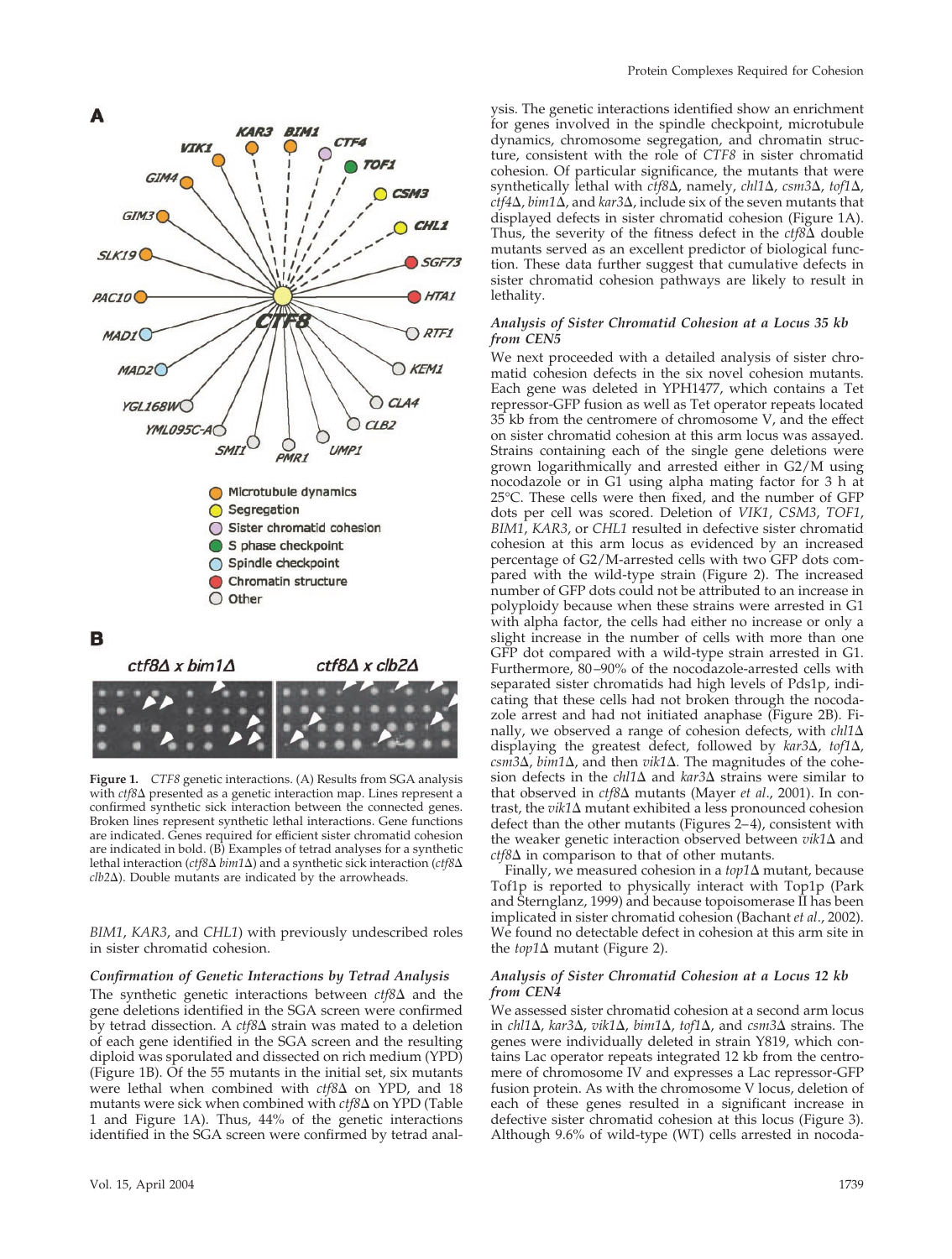

**Figure 2.** (A) Assessing cohesion at an arm locus 35 kb from CEN5. *CHL1*, *VIK1*, *CSM3*, *BIM1*, *TOF1*, *KAR3*, and *TOP1* were deleted in strain YPH1477, which expresses a Tet repressor-GFP fusion protein and Pds1-13Myc, and contains a Tet operator repeat integrated 35 kb from the centromere of chromosome V. Two independent strains for each deletion were scored in two independent experiments for sister chromatid cohesion defects. At least 200 cells were scored for each strain. (B) Sister chromatid cohesion defects occur in the presence of Pds1p. The average percentage of nocodazole-arrested cells with two GFP signals from two strains in two independent experiments is given along with the SD. The presence or absence of Pds1-13Myc was also scored in nocodazole-arrested cells with two GFP signals. At least 20 two-dot cells were scored for Pds1p in each strain.

zole had two GFP dots, 29% of *chl1* $\Delta$  cells had two GFP signals (Figure 3B). This increase in the percentage of cells with two GFP signals could be attributed to defective sister chromatid cohesion and not to high levels of polyploidy because  $\text{ch}11\Delta$  cells arrested in G1 had about the same percentage of cells with two GFP signals as did the WT strain  $(3.7\%$  in *chl1* $\Delta$  and 2.5% in WT) (Figure 3A). Similarly, deletion of *CSM3*, *VIK1*, *TOF1*, *BIM1*, or *KAR3* resulted in an increased percentage of G2/M-arrested cells with two GFP dots (15.1, 14.6, 25.1, 19.5, and 25.6% respectively), and this increase was not due to excessive polyploidy in these cells (Figure 3).

#### *Characterization of Sister Chromatid Cohesion at a CEN Locus*

Centromeres in *S. cerevisiae* have previously been found to have unique features with respect to sister chromatid cohesion. Mcd1p/Scc1p and Smc1p have been shown by chromatin immunoprecipitation experiments to bind to defined regions along the chromosome with increased abundance at and around centromeres (Blat and Kleckner, 1999; Megee and Koshland, 1999; Tanaka *et al*., 1999; Laloraya *et al*., 2000).



**Figure 3.** (A) Assessing cohesion at an arm locus 12 kb from CEN4. *CHL1*, *VIK1*, *CSM3*, *BIM1*, *TOF1*, and *KAR3* were deleted in strain Y819, which expresses a Lac repressor-GFP fusion protein and contains a Lac operator repeat integrated 12 kb from the centromere of chromosome IV. The number of GFP signals in each cell was scored for two independent strains for each deletion in two independent experiments. At least 200 cells were scored for each strain. (B) Sister chromatid cohesion quantified. The average percentage of nocodazole-arrested cells with two GFP signals from two strains in two independent experiments is given along with the SD.

Centromere DNA has also been shown to nucleate binding of the cohesin subunit Mcd1p/Scc1p, resulting in the association of Mcd1p/Scc1p with at least 2 kb of DNA flanking the centromere sequence (Megee and Koshland, 1999; Tanaka *et al*., 1999). To assess sister chromatid cohesion at a CEN locus, *KAR3*, *BIM1*, *CHL1*, *CSM3*, *TOF1*, and *VIK1* were individually deleted in YPH1444, which has a Lac operator repeat integrated 1.8 kb from the centromere of chromosome XV and expresses a Lac repressor-GFP fusion protein. Deletion of *CHL1* resulted in 25.8% of nocodazole-arrested *chl1* cells having two GFP dots compared with only 4.3% in WT cells (Figure 4). When  $\text{ch}11\Delta$  cells were arrested in G1, 0.83% of cells had two GFP dots, whereas 0.5% of WT cells arrested in G1 had two GFP dots, indicating that the high percentage of separated signals in nocodazole-arrested *chl1* cells is not due to increased polyploidy. Thus, *CHL1* is required for efficient cohesion at a centromeric locus on chromosome XV. Likewise, deletion of *CSM3*, *VIK1*, *TOF1*, *BIM1*, or *KAR3* increased the percentage of nocodazole-arrested cells with two GFP dots (15.8, 9.6, 22, 13.8, and 23.7%, respectively), indicating that these genes are also important for efficient cohesion at this centromere proximal locus (Figure 4). Collectively, these data indicate that *KAR3*, *CHL1*, *CSM3*, *TOF1*,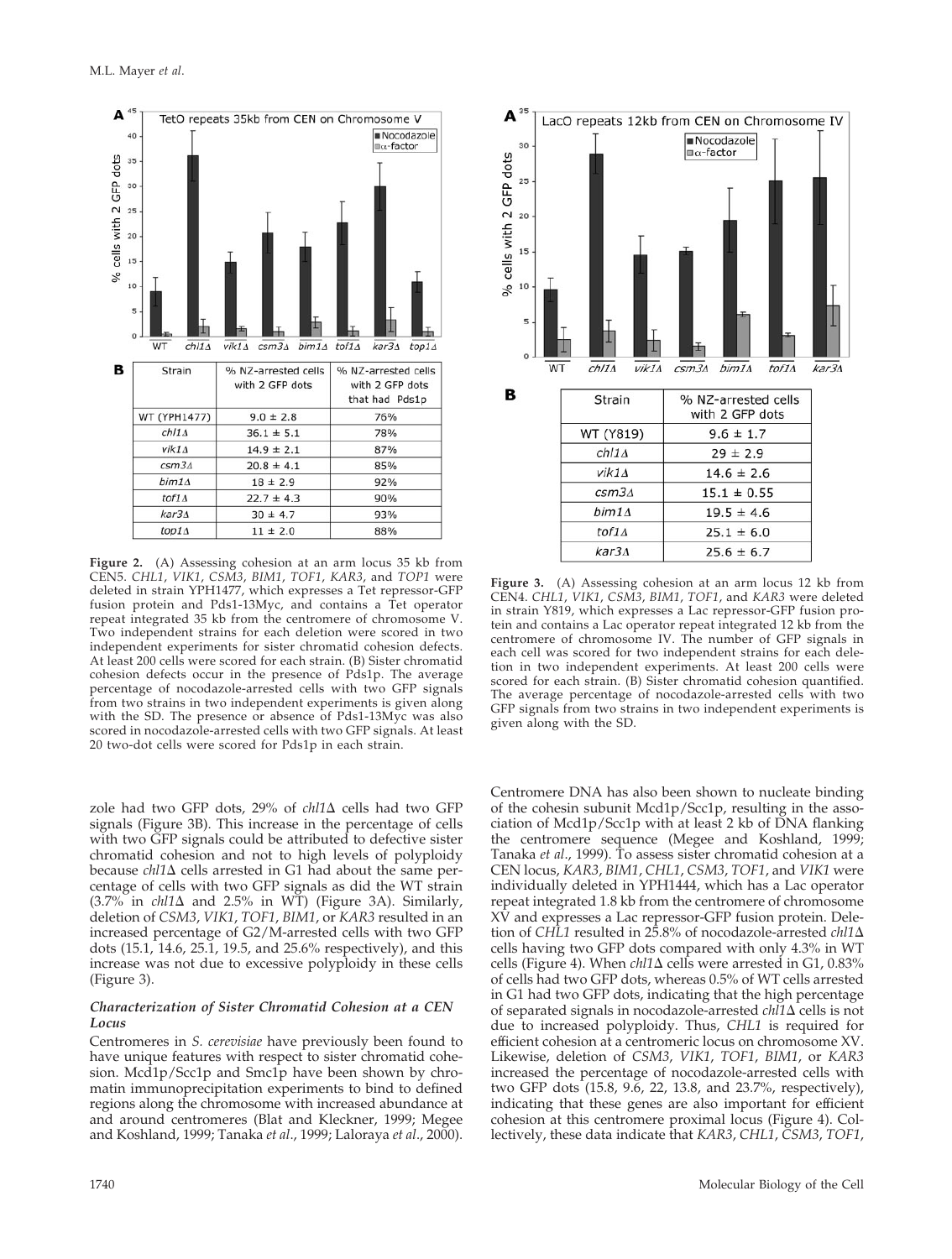

**Figure 4.** (A) Assessing cohesion at a CEN locus 1.8 kb from CEN15: *CHL1*, *VIK1*, *CSM3*, *BIM1*, *TOF1*, and *KAR3* were deleted in strain YPH1444, which expresses a Lac repressor-GFP fusion protein and contains a Lac operator repeat integrated 1.8 kb from the centromere of chromosome XV. The number of GFP signals in each cell was scored for two independent strains for each deletion in two independent experiments. At least 200 cells were scored for each strain. (B) Sister chromatid cohesion quantified. The average percentage of nocodazole-arrested cells with two GFP signals from two strains in two independent experiments is given along with the SD.

*BIM1*, and *VIK1* are required for efficient sister chromatid cohesion at both CEN and arm loci.

#### *Identification of Protein Complexes Important for Cohesion*

Kar3p has been reported to interact with two accessory proteins, Vik1p and Cik1p (Page *et al*., 1994; Manning *et al*., 1999). Whereas *kar3*, *cik1*, and *vik1* were identified in our initial screen as having synthetic genetic interactions with *ctf8* $\Delta$ , only the interactions with *kar3* $\Delta$  and *vik1* $\Delta$  could be confirmed by tetrad analysis, and only *kar3* and *vik1* were found to have mitotic cohesion defects. The reported physical association between Kar3p and Vik1p, two of six proteins found to have roles in sister chromatid cohesion in the course of this work, encouraged us to look for protein interactions with the six genes found to have a role in sister chromatid cohesion. We tagged Vik1p, Chl1p, and Csm3p with 13Myc epitopes at their C termini by integrating sequences encoding the tag into their respective chromosomal loci. Vik1-13Myc, Chl1-13Myc, and Csm3-13Myc were immunoprecipitated from cell extracts and the immunoprecipitates were run on a 10% polyacrylamide gel that was then

silver stained (Figure 5A). Two specific proteins were evident in the Vik1-13Myc immunoprecipitate; one was Vik1– 13Myc, whereas the other protein was identified as Kar3p using mass spectrometric analysis (Figure 5A). We were unable to identify any prominent specific bands in the Chl1- 13Myc immunoprecipitate, other than Chl1-13Myc itself (Figure 5A). We identified two specific proteins in the Csm3- 13Myc immunoprecipitate, one of which corresponded to Csm3-13Myc. Mass spectrometry was used to identify the other protein as Tof1p, one of the other gene products we found to be required for efficient sister chromatid cohesion (Figure 5A).

To confirm the physical interaction between Tof1p and Csm3p suggested by mass spectrometric analysis, we tagged Tof1p with 3HA epitopes at its C terminus. Tof1–3HA was expressed from its endogenous promoter. Immunoprecipitation of Tof1–3HA with anti-HA conjugated beads specifically coimmunoprecipitated Csm3–13Myc from extracts prepared from Tof1-3HA Csm3-13Myc cells (Figure 5B). The association of Tof1-3HA with Csm3-13Myc was also observed when the immunoprecipitation was carried out with anti-Myc–conjugated beads (our unpublished data). We conclude that Csm3p and Tof1p physically interact in vivo.

Tof1p was first identified as a topoisomerase-interacting protein by two-hybrid analysis using the central domain (not containing the active site) of topoisomerase I as bait (Park and Sternglanz, 1999). These data prompted us to investigate whether we could confirm a physical interaction between topoisomerase I (encoded by the *TOP1* gene) and Csm3p or Tof1p by coimmunoprecipitation. We tagged Top1p with either 13Myc or 3HA epitopes at its C terminus. We found no physical association between Top1-3HA and Csm3-13Myc or between Tof1-3HA and Top1-13Myc under the same experimental conditions used to coimmunoprecipitate Csm3-13myc and Tof1-3HA (Figure 5B).

#### **DISCUSSION**

Because *ctf8* is synthetically lethal with mutations in essential genes required for cohesion, we hypothesized that a synthetic lethality screen using a  $ctf8\Delta$  strain as a bait may identify other genes required for sister chromatid cohesion. The only other nonessential gene previously shown to be required for sister chromatid cohesion, other than the nonessential genes in the Ctf18–RFC complex, is *CTF4*. Isolation of  $ctf4\Delta$  in the  $ctf8\Delta$  SGA analysis indicated that this screen was successful in identifying other nonessential genes required for sister chromatid cohesion. In addition to *CTF4*, six other genes isolated in the *ctf8* $\Delta$  SGA screen were found to be required for efficient sister chromatid cohesion: *BIM1*, *CSM3*, *TOF1*, *VIK1*, *KAR3*, and *CHL1*. Warren *et al.* (2004; this issue) describe a similar screen, by using a chip-based method, to isolate genes that are synthetically lethal with  $ctf4\Delta$ . From the list of interactors, they define 17 deletion mutants that exhibit cohesion defects, three of which were also found in our screen: *kar3*Δ, *tof1*Δ, and *csm3*Δ. Together, these results provide a list of 20 new nonessential genes in addition to *CTF4* that define pathways involved in proper sister chromatid cohesion. Moreover, our study shows that the proteins encoded by four of the six identified genes in our screen form two distinct complexes: Kar3p and Vik1p, which had been reported previously (Manning *et al*., 1999), and Csm3p and Tof1p. Thus, our data demonstrate that a synthetic genetic array screen followed by cohesion assays as a secondary screen was a successful approach to identify novel protein complexes involved in sister chromatid cohesion.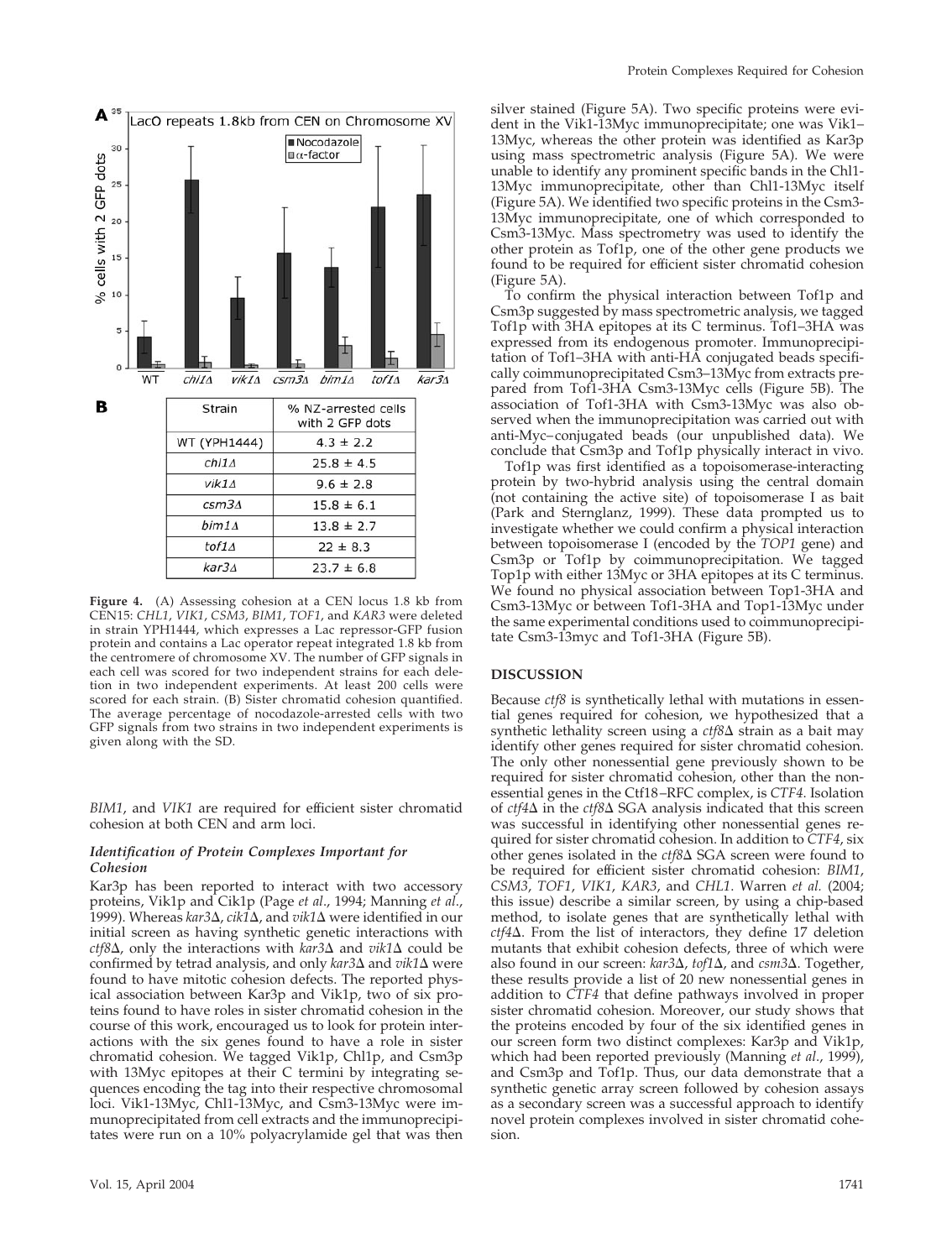

## *DNA Topology and Sister Chromatid Cohesion*

In all of our cohesion assays, *chl1* mutants consistently had cohesion defects of similar magnitude to that observed in  $ctf8$ ,  $dcc1$ , and  $ctf18$  mutants;  $\sim$ 30% of nocodazole arrested *chl1* cells had 2 GFP signals. *CHL1* was previously identified in two screens designed to isolate mutations in genes required for high fidelity chromosome segregation (Spencer *et al*., 1990; Kouprina *et al*., 1993). Sequence analysis reveals that Chl1p is an evolutionarily conserved DEAH family helicase (Shiratori *et al*., 1999) and human Chl1 (hChlR1) has been shown to possess both ATPase and DNA helicase activities (Hirota and Lahti, 2000). Consistent with *CHL1* having a role in sister chromatid cohesion, we find that deletion of *CHL1* is synthetically lethal with *scc1-73*, *ctf7-203*, *smc1-259*, *scc2-4*, and *smc3-42* (our unpublished data). Furthermore, deletion of *CHL1* results in an accumulation of cells with G2/M DNA content that is dependent on the mitotic spindle checkpoint gene *MAD2* (Li and Murray, 1991; our unpublished data). Just as Smt3p/SUMO-1 modification of Top2p may play a role in establishing a modified chromosome structure or localized catenations that are required for efficient centromeric cohesion (Bachant *et al*., 2002), Chl1p's strong sequence homology to helicases suggests that Chl1p may

**Figure 5.** (A) Identification of proteins that physically interact with Chl1p, Csm3p, and Vik1p. Chl1p, Csm3p, and Vik1p were epitope tagged with 13Myc epitopes at their C termini under their endogenous promoter. Cellular extracts were prepared from these strains and an isogenic wild-type strain. Immunoprecipitations were performed from equal amounts of protein (500–700 mg), and the immunoprecipitates were run on a 10% SDS-PAGE gel, which was subsequently silver stained. The identity of unique protein bands was determined by mass spectrometry. (B) Confirmation of protein interactions. Tof1p, Csm3p, and Top1p were tagged at their C termini with either 13Myc or 3HA epitopes at the endogenous loci. Immunoprecipitations were performed from equal amounts of protein using anti-HA conjugated beads. Western blot analysis of the immunoprecipitate was performed using either anti-HA or anti-Myc monoclonal antibodies as indicated.

function to alter DNA topology during the establishment or maintenance of sister chromatid cohesion. The observation that Chl1p is required for efficient sister chromatid cohesion adds to a growing body of evidence suggesting that DNA topology is critical to proper cohesion.

#### *Identification of Protein Complexes Required for Efficient Sister Chromatid Cohesion*

Csm3p was previously found to be required for highfidelity chromosome segregation in meiosis (Rabitsch *et al*., 2001). Consistent with the role of Csm3p in chromosome transmission, we find that *CSM3* is required for efficient sister chromatid cohesion in mitosis. Furthermore, we find that Csm3p physically interacts with Tof1p. A physical interaction between Csm3p and Tof1p had previously been suggested by two-hybrid analysis (Ito *et al.,* 2001). We also isolated *tof1* $\Delta$  in the *ctf8* $\Delta$  SGA screen and found that *TOF1* is required for efficient cohesion. Tof1p was previously reported to interact in a two-hybrid assay with the central domain of topoisomerase I (Park and Sternglanz, 1999). Tof1-GST expressed in *Escherichia coli* has also been shown to physically associate with the central domain of topoisomerase I in an in vitro binding assay (Park and Sternglanz, 1999). Given the effect of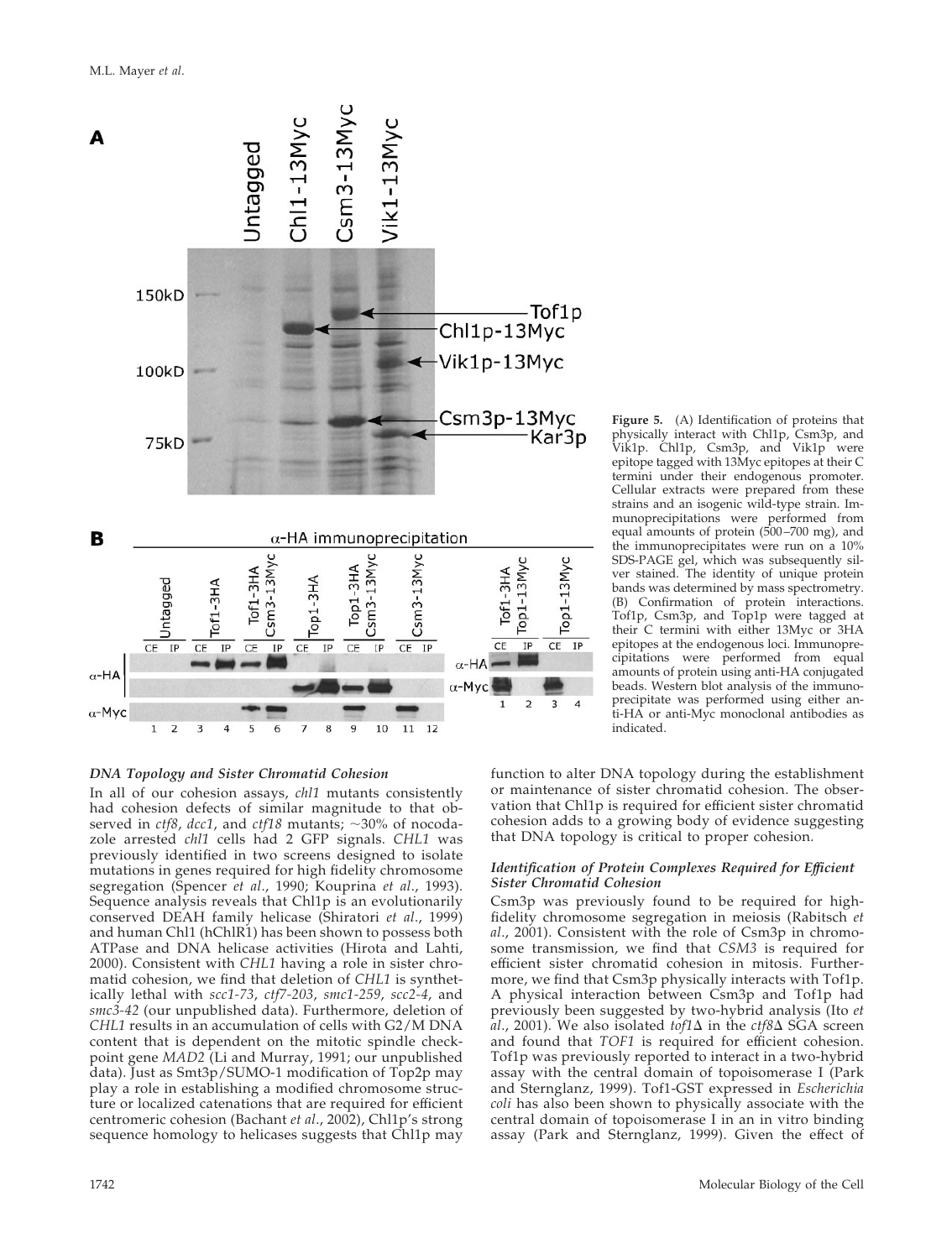defective Smt3p modification of Top2p on centromeric cohesion (Bachant *et al*., 2002), we tested whether Top1p physically interacted with either Csm3p or Tof1p. We were unable to identify any physical interaction between Csm3-13Myc and Top1-3HA or between Top1-13Myc and Tof1-3HA by coimmunoprecipitation experiments. It is therefore unclear whether full-length Top1p physically interacts with Tof1p or Csm3p in vivo. Deletion of *TOP1* had no significant effect on sister chromatid cohesion at an arm locus 35 kb from CEN5. Thus, although the Csm3p– Tof1p protein complex seems to be required for efficient sister chromatid cohesion, we were unable to find any interaction between this complex and Top1p, and deletion of *TOP1* seemed to have no significant effect on cohesion.

Tof1p also functions in the checkpoints that respond to DNA damage or replication fork stalling during S phase and is important for activation of the Rad53 checkpoint protein kinase (Foss, 2001). Tof1p was recently shown to interact with Cdc45p, a component of the DNA replication machinery, and to move with the replication machinery as DNA synthesis proceeds during S phase. This suggested that Tof1p functions during checkpoint response in a replication-pausing complex that ensures that the replication complex does not uncouple from sites of DNA synthesis (Katou *et al*., 2003). The role of Tof1p in sister chromatid cohesion suggests a functional link between checkpoint pathways, DNA replication, and cohesion. It is currently unclear whether efficient cohesion requires intact checkpoint pathways, or whether Tof1p performs two separable functions. However, it is becoming increasingly evident that S phase checkpoint pathways are critical for replication fork integrity (Lopes *et al*., 2001; Tercero and Diffley, 2001; Sogo *et al*., 2002), and given the links between DNA replication and the establishment of sister chromatid cohesion, it is possible that checkpoint pathways contribute directly to efficient cohesion. Interestingly, Tof1p shows limited homology to a *C. elegans* protein of the TIMELESS family, TIM-1, that is essential for proper chromosome segregation in mitosis and meiosis and was recently shown to interact with cohesin, and hypothesized to facilitate cohesin loading or stability (Chan *et al*., 2003).

*KAR3* encodes a microtubule motor protein with minus end directionality (Endow *et al*., 1994). Kar3p functions in a range of cellular processes, including spindle integrity, nuclear fusion during mating (Meluh and Rose, 1990), and mitotic spindle positioning (Cottingham *et al*., 1999). Kar3p physically associates with two homologous accessory factors, Cik1p and Vik1p (Page *et al*., 1994; Manning *et al*., 1999). The Kar3p–Cik1p and the Kar3p–Vik1p complexes seem to be functionally distinct. For example, Kar3p complexed with Cik1p, but not Vik1p, has been implicated in spindle positioning (Cottingham *et al*., 1999) and karyogamy (Page *et al*., 1994; Manning *et al*., 1999). Although we identified *kar*3 $\Delta$ , *vik*1 $\Delta$ , and *cik*1 $\Delta$  in the *ctf8* $\Delta$ SGA screen, we found that only *KAR3* and *VIK1* were required for efficient sister chromatid cohesion. It is therefore likely that the role of Kar3p in cohesion is mediated through its interaction with Vik1p rather than Cik1p. Interestingly, Kar3p has previously been reported to interact with the cohesin protein Smc1p in a two-hybrid assay (Newman *et al*., 2000).

#### *BIM1 and Sister Chromatid Cohesion*

Bim1p is a microtubule binding protein that interacts with the plus end of microtubules and with the spindle itself (Schwartz *et al*., 1997; Tirnauer *et al*., 1999). Bim1p is a

critical element of the Kip3p pathway that ensures correct orientation of the mitotic spindle (Tirnauer *et al*., 1999; Lee *et al*., 2000), and as such is important for polarized cell growth. SGA analysis with  $\lim_{\Delta} 1 \Delta$  identified genetic interactions with spindle assembly checkpoint genes and genes encoding kinetochore components, suggesting that Bim1p might also be involved in the attachment of microtubules to the kinetochore (Tong *et al*., 2001). Although a role for Bim1p in sister chromatid cohesion had not previously been hypothesized, there are several links between Bim1p function and accurate chromosome segregation. The  $\frac{bin1}{\Delta}$  SGA identified genetic interactions with the Ctf18-RFC genes *DCC1* and *CTF8* (Tong *et al*., 2001), suggesting a functional relationship between *BIM1* and Ctf18-RFC.  $bim1\Delta$  is also synthetically sick with  $csm3\Delta$ (Tong *et al*., 2001), which we find is important for sister chromatid cohesion. Genetic interactions with the spindle checkpoint genes (Tong *et al*., 2001) could be due to defective cohesion in  $\lim_{\Delta} \Lambda$  rather than to defective microtubule attachment or spindle positioning. Finally, mutations in the *S. pombe* homologue of *BIM1*, *mal3*, cause a 400-fold increase in chromosome loss (Beinhauer *et al*., 1997). We find that deletion of *BIM1*, in addition to being synthetically lethal with *ctf8* $\Delta$ , confers a two- to threefold increase in premature separation of sister chromatids. This suggests that efficient sister chromatid cohesion might be important for establishing or maintaining the position of the mitotic spindle. Alternatively, the cohesion defect in  $\text{bim1}\Delta$  might reflect a separate function for Bim1p, distinct from its role in spindle orientation. This additional function of Bim1p is of particular interest given the connections between the human Bim1p homologue EB1, the adenomatous polyposis coli tumor suppressor, and genetic instability in human cancers (Su *et al*., 1995).

#### **ACKNOWLEDGMENTS**

We thank Tushara Weerasooriya for assistance with the SGA analysis. This work was supported by grants from the Canadian Institutes of Health Research (to P.H., G.W.B., and C.B.), the National Cancer Institute of Canada (to C.B.), and the National Institutes of Health (to P.H.). I.P. was supported by a National Cancer Institute of Canada Research Studentship.

#### **REFERENCES**

Bachant, J., Alcasabas, A., Blat, Y., Kleckner, N., and Elledge, S.J. (2002). The SUMO-1 isopeptidase Smt4 is linked to centromeric cohesion through SUMO-1 modification of DNA topoisomerase II. Mol. Cell *9*, 1169–1182.

Beinhauer, J.D., Hagan, I.M., Hegemann, J.H., and Fleig, U. (1997). Mal3, the fission yeast homologue of the human APC-interacting protein EB-1 is required for microtubule integrity and the maintenance of cell form. J. Cell Biol. *139*, 717–728.

Bermudez, V.P., Maniwa, Y., Tappin, I., Ozato, K., Yokomori, K., and Hurwitz, J. (2003). The alternative Ctf18-Dcc1-Ctf8-replication factor C complex required for sister chromatid cohesion loads proliferating cell nuclear antigen onto DNA. Proc. Natl. Acad. Sci. USA *100*, 10237–10242.

Blat, Y., and Kleckner, N. (1999). Cohesins bind to preferential sites along yeast chromosome III, with differential regulation along arms versus the centric region. Cell *98*, 249 –259.

Chan, R.C., Chan, A., Jeon, M., Wu, T.F., Pasqualone, D., Rougvie, A.E., and Meyer, B.J. (2003). Chromosome cohesion is regulated by a cloch gene paralogue TiM-1. Nature *423*, 1002–1009.

Budd, M.E., and Campbell, J.L. (2000). The pattern of sensitivity of yeast dna2 mutants to DNA damaging agents suggests a role in DSB and postreplication repair pathways. Mutat. Res. *459*, 173–186.

Ciosk, R., Shirayama, M., Shevchenko, A., Tanaka, T., Toth, A., and Nasmyth, K. (2000). Cohesin's binding to chromosomes depends on a separate complex consisting of Scc2 and Scc4 proteins. Mol. Cell *5*, 243– 254.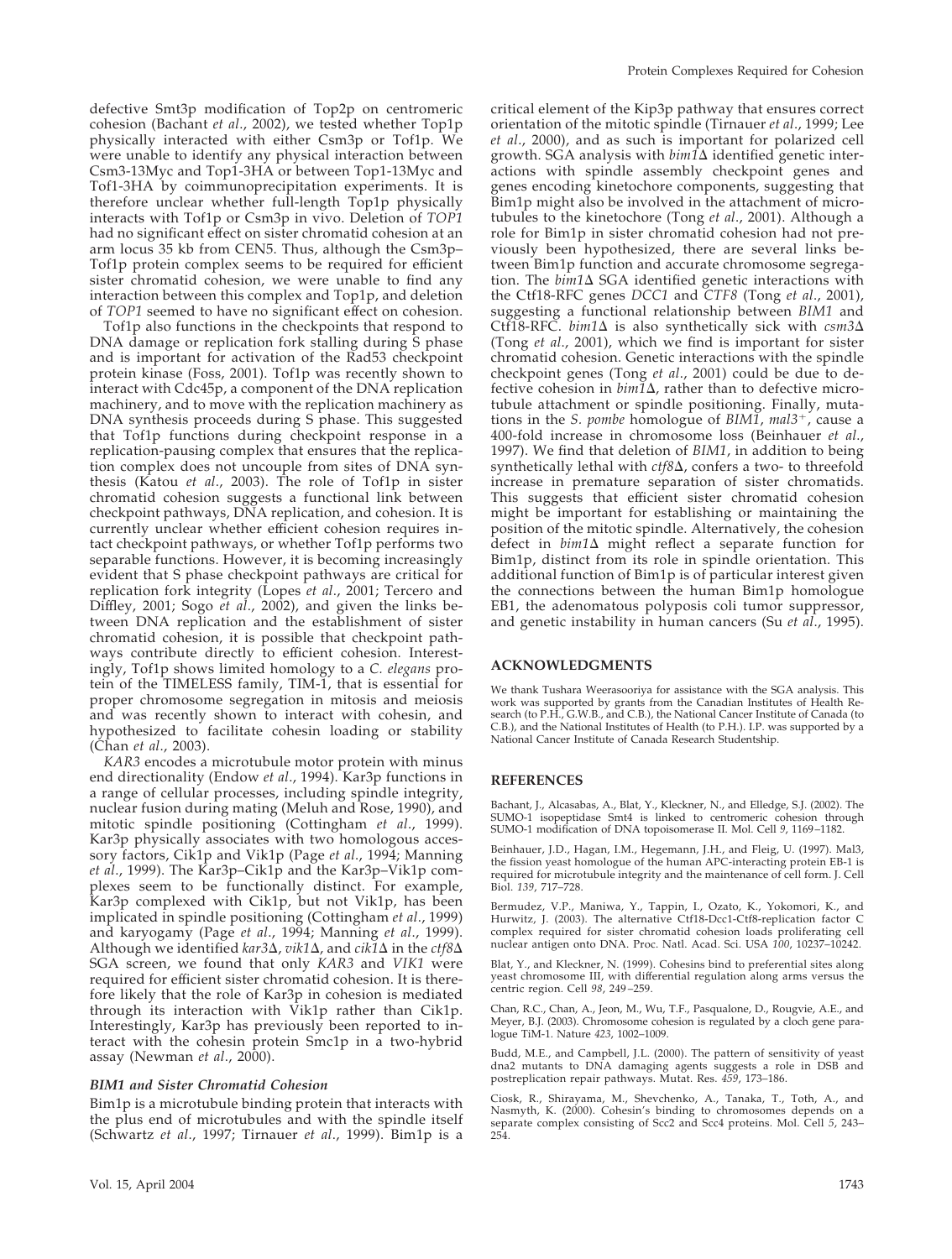Ciosk, R., Zachariae, W., Michaelis, C., Shevchenko, A., Mann, M., and Nasmyth, K. (1998). An ESP1/PDS1 complex regulates loss of sister chromatid cohesion at the metaphase to anaphase transition in yeast. Cell *93*, 1067–1076.

Cohen-Fix, O., Peters, J.M., Kirschner, M.W., and Koshland, D. (1996). Anaphase initiation in *Saccharomyces cerevisiae* is controlled by the APCdependent degradation of the anaphase inhibitor Pds1p. Genes Dev. *10*, 3081–3093.

Cottingham, F.R., Gheber, L., Miller, D.L., and Hoyt, M.A. (1999). Novel roles for Saccharomyces cerevisiae mitotic spindle motors. J. Cell Biol. *147*, 335–350.

Endow, S.A., Kang, S.J., Satterwhite, L.L., Rose, M.D., Skeen, V.P., and Salmon, E.D. (1994). Yeast Kar3 is a minus-end microtubule motor protein that destabilizes microtubules preferentially at the minus ends. EMBO J. *13*, 2708 –2713.

Eng, J., McCormack, A.L., and Yates, J.R. (1994). An approach to correlate tandem mass spectral data of peptides with amino acid sequences in a protein database. J. Am. Soc. Mass. Spectrom. *5*, 976 –989.

Formosa, T., and Nittis, T. (1999). Dna2 mutants reveal interactions with DnNA polymerase alpha and Ctf4, a Pol alpha accessory factor, and show that full Dna2 helicase activity is not essential for growth. Genetics *151*, 1459 –1470.

Foss, E.J. (2001). Tof1p regulates DNA damage responses during S phase in *Saccharomyces cerevisiae*. Genetics *157*, 567–577.

Goshima, G., and Yanagida, M. (2000). Establishing biorientation occurs with precocious separation of the sister kinetochores, but not the arms, in the early spindle of budding yeast. Cell *100*, 619 – 633.

Guacci, V., Koshland, D., and Strunnikov, A. (1997). A direct link between sister chromatid cohesion and chromosome condensation revealed through the analysis of *MCD1* in *S. cerevisiae.* Cell *91*, 47–57.

Gygi, S.P., Corthals, G.L., Zhang, Y., Rochon, Y., and Aebersold, R. (2000). Evaluation of two-dimensional gel electrophoresis-based proteome analysis technology. Proc. Natl. Acad. Sci. USA *97*, 9390 –9395.

Hanna, J.S., Kroll, E.S., Lundblad, V., and Spencer, F.A. (2001). *Saccharomyces cerevisiae* CTF18 and CTF4 are required for sister chromatid cohesion. Mol. Cell Biol. *21*, 3144 –3158.

Hartman, T., Stead, K., Koshland, D., and Guacci, V. (2000). Pds5p is an essential chromosomal protein required for both sister chromatid cohesion and condensation in *Saccharomyces cerevisiae*. J. Cell Biol. *151*, 613– 626.

Hirota, Y., and Lahti, J.M. (2000). Characterization of the enzymatic activity of hChlR1, a novel human DNA helicase. Nucleic Acids Res. *28*, 917–924.

Ito, T., Chiba, T., Ozawa, R., Yoshida, M., Hattori, M., and Sakaki, Y. (2001). A comprehensive two-hybrid analysis to explore the yeast protein interactome. Proc. Natl. Acad. Sci. USA *98*, 4569 – 4574.

Katou, Y., Kanoh, Y., Bando, M., Noguchi, H., Tanaka, H., Ashikari, T., Sugimoto, K., and Shirahige, K. (2003). S-phase checkpoint proteins Tof1 and Mrc1 form a stable replication-pausing complex. Nature *424*, 1078 – 1083.

Kouprina, N., Tsouladze, A., Koryabin, M., Hieter, P., Spencer, F., and Larionov, V. (1993). Identification and genetic mapping of CHL genes controlling mitotic chromosome transmission in yeast. Yeast *9*, 11–19.

Laloraya, S., Guacci, V., and Koshland, D. (2000). Chromosomal addresses of the cohesin component Mcd1p. J. Cell Biol. *151*, 1047–1056.

Lamb, J.R., Michaud, W.A., Sikorski, R.S., and Hieter, P.A. (1994). Cdc16p, Cdc23p and Cdc27p form a complex essential for mitosis. EMBO J. *13*, 4321– 4328.

Lee, L., Tirnauer, J.S., Li, J., Schuyler, S.C., Liu, J.Y., and Pellman, D. (2000). Positioning of the mitotic spindle by a cortical-microtubule capture mechanism. Science *287*, 2260 –2262.

Li, R., and Murray, A.W. (1991). Feedback control of mitosis in budding yeast. Cell *66*, 519 –531.

Li, S.J., and Hochstrasser, M. (1999). A new protease required for cell-cycle progression in yeast. Nature *398*, 246 –251.

Li, S.J., and Hochstrasser, M. (2000). The yeast *ULP2* (*SMT4*) gene encodes a novel protease specific for the ubiquitin-like Smt3 protein. Mol. Cell Biol. *20*, 2367–2377.

Longtine, M.S., McKenzie, A., Demarini, D.J., Shah, N.G., Wach, A., Brachat, A., Philippsen, P., and Pringle, J.R. (1998). Additional modules for versatile and economical PCR-based gene deletion and modification in *Saccharomyces cerevisiae*. Yeast *14*, 953–961. Lopes, M., Cotta-Ramusino, C., Pellicioli, A., Liberi, G., Plevani, P., Muzi-Falconi, M., Newlon, C.S., and Foiani, M. (2001). The DNA replication checkpoint response stabilizes stalled replication forks. Nature *412*, 557– 561.

Manning, B.D., Barrett, J.G., Wallace, J.A., Granok, H., and Snyder, M. (1999). Differential regulation of the Kar3p kinesin-related protein by two associated proteins, Cik1p and Vik1p. J. Cell Biol. *144*, 1219 –1233.

Mayer, M.L., Gygi, S.P., Abersold, R., and Hieter, P. (2001). Identification of RFC(Ctf18p, Ctf8p, Dcc1p): an alternative RFC complex required for sister chromatid cohesion in *S. cerevisiae.* Mol. Cell *7*, 959 –970.

Measday, V., Hailey, D.W., Pot, I., Givan, S.A., Hyland, K.M., Cagney, G., Fields, S., Davis, T.N., and Hieter, P. (2002). Ctf3p, the Mis6 budding yeast homolog, interacts with Mcm22p and Mcm16p at the yeast outer kinetochore. Genes Dev. *16*, 101–113.

Megee, P.C., and Koshland, D. (1999). A functional assay for centromereassociated sister chromatid cohesion. Science *285*, 254 –257.

Meluh, P., and Rose, M.D. (1990). KAR3, a kinesin-related gene required for yeast nuclear fusion. Cell *60*, 1029 –1041.

Merkle, C.J., Karnitz, L.M., Henry-Sanchez, J.T., and Chen, J. (2003). Cloning and characterization of hCTF18, hCTF8, and hDCC *1*, Human homologs of a *Saccharomyces cerevisiae* complex involved in sister chromatid cohesion establishment. J. Biol. Chem. *278*, 30051–30056.

Michaelis, C., Ciosk, R., and Nasmyth, K. (1997). Cohesins: chromosomal proteins that prevent premature separation of sister chromatids. Cell *91*,  $35 - 45$ .

Miles, J., and Formosa, T. (1992a). Evidence that POB1, a *Saccharomyces cerevisiae* protein that binds to DNA polymerase alpha, acts in DNA metabolism in vivo. Mol. Cell Biol. *12*, 5724 –5735.

Miles, J., and Formosa, T. (1992b). Protein affinity chromatography with purified yeast DNA polymerase alpha detects proteins that bind to DNA polymerase. Proc. Natl. Acad. Sci. USA *89*, 1276 –1280.

Naiki, T., Kondo, T., Nakada, D., Matsumoto, K., and Sugimoto, K. (2001). Chl12 (Ctf18) forms a novel replication factor C-related complex and functions redundantly with Rad24 in the DNA replication checkpoint pathway. Mol. Cell Biol. *21*, 5838 –5845.

Newman, J.R., Wolf, E., and Kim, P.S. (2000). A computationally directed screen identifying interacting coiled coils from *Saccharomyces cerevisiae*. Proc. Natl. Acad. Sci. USA *97*, 13203–13208.

Page, B.D., Satterwhite, L.L., Rose, M.D., and Snyder, M. (1994). Localization of the Kar3 kinesin heavy chain-related protein requires the Cik1 interacting protein. J. Cell Biol. *124*, 507–519.

Panizza, S., Tanaka, T., Hochwagen, A., Eisenhaber, F., and Nasmyth, K. (2000). Pds5 cooperates with cohesin in maintaining sister chromatid cohesion. Curr. Biol. *10*, 1557–1564.

Park, H., and Sternglanz, R. (1999). Identification and characterization of the genes for two topoisomerase I-interacting proteins from *Saccharomyces cerevisiae*. Yeast *15*, 35– 41.

Rabitsch, K.P., *et al*. (2001). A screen for genes required for meiosis and spore formation based on whole-genome expression. Curr. Biol. *11*, 1001– 1009.

Sanchez, Y., Bachant, J., Wang, H., Hu, F., Liu, D., Tetzlaff, M., and Elledge, S.J. (1999). Control of the DNA damage checkpoint by chk1 and rad53 protein kinases through distinct mechanisms. Science *286*, 1166 –1171.

Schwab, M., Lutum, A.S., and Seufert, W. (1997). Yeast Hct1 is a regulator of Clb2 cyclin proteolysis. Cell *90*, 683– 693.

Schwartz, K., Richards, K., and Botstein, D. (1997). BIM1 encodes a microtubule-binding protein in yeast. Mol. Biol. Cell *8*, 2677–2691.

Shiratori, A., Shibata, T., Arisawa, M., Hanaoka, F., Murakami, Y., and Eki, T. (1999). Systematic identification, classification, and characterization of the open reading frames which encode novel helicase-related proteins in *Saccharomyces cerevisiae* by gene disruption and northern analysis. Yeast *15*, 219 –253.

Skibbens, R.V., Corson, L.B., Koshland, D., and Hieter, P. (1999). Ctf7p is essential for sister chromatid cohesion and links mitotic chromosome structure to the DNA replication machinery. Genes Dev. *13*, 307–319.

Sogo, J.M., Lopes, M., and Foiani, M. (2002). Fork reversal and ssDNA accumulation at stalled replication forks owing to checkpoint defects. Science *297*, 599 – 602.

Spencer, F., Gerring, S.L., Connelly, C., and Hieter, P. (1990). Mitotic chromosome transmission fidelity mutants in *Saccharomyces cerevisiae*. Genetics *124*, 237–249.